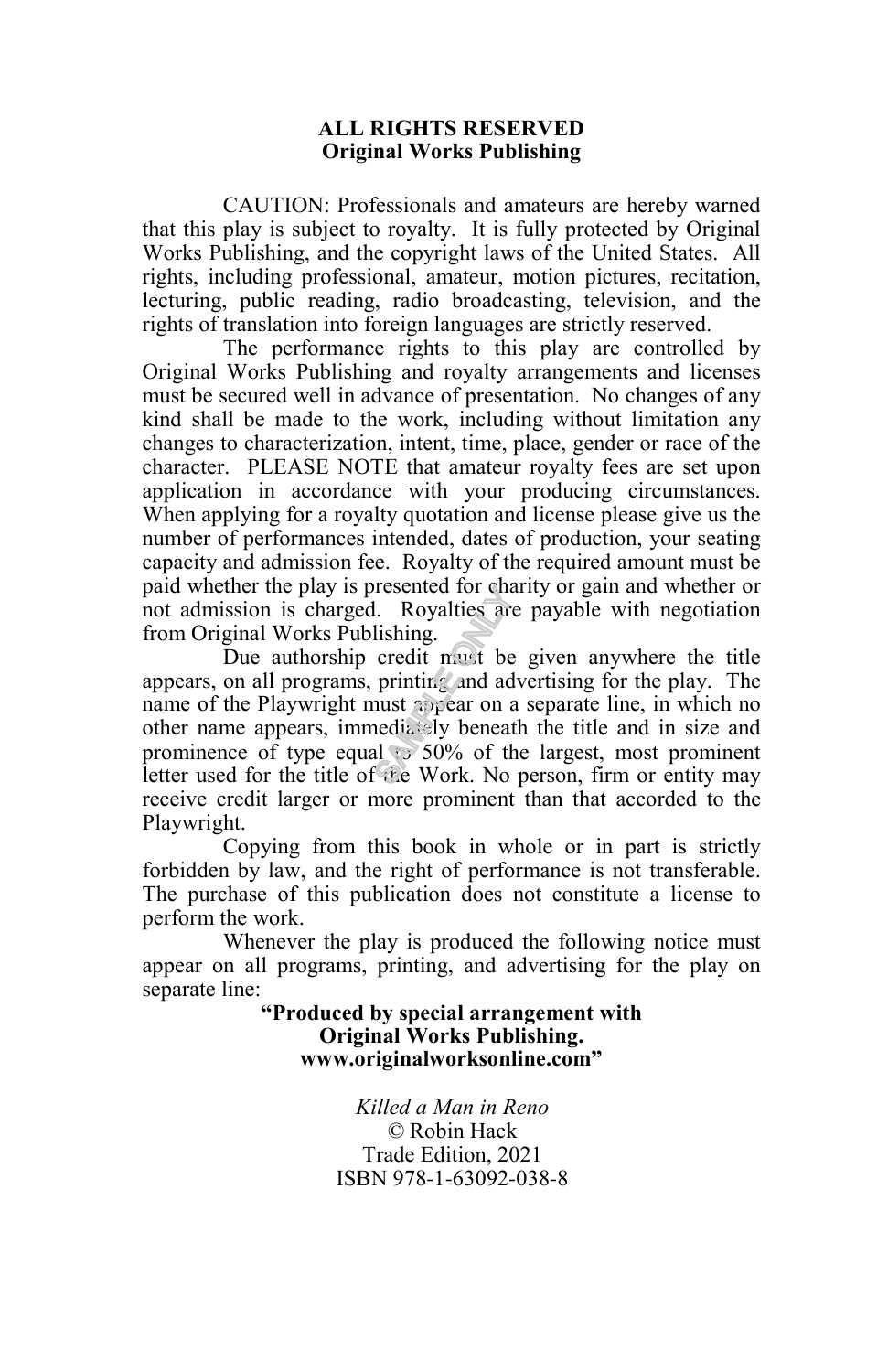# *Also Available From Original Works Publishing*



**Synopsis:** The apocalypse has hit and no one was prepared. Only Stringbean and Meatloaf remain. With food and companionship in short supply these lone survivors engage in a postapocalyptic fight over whoopie pies, playground games… and so much more.

**Cast Size:** 1 Male, 1 Female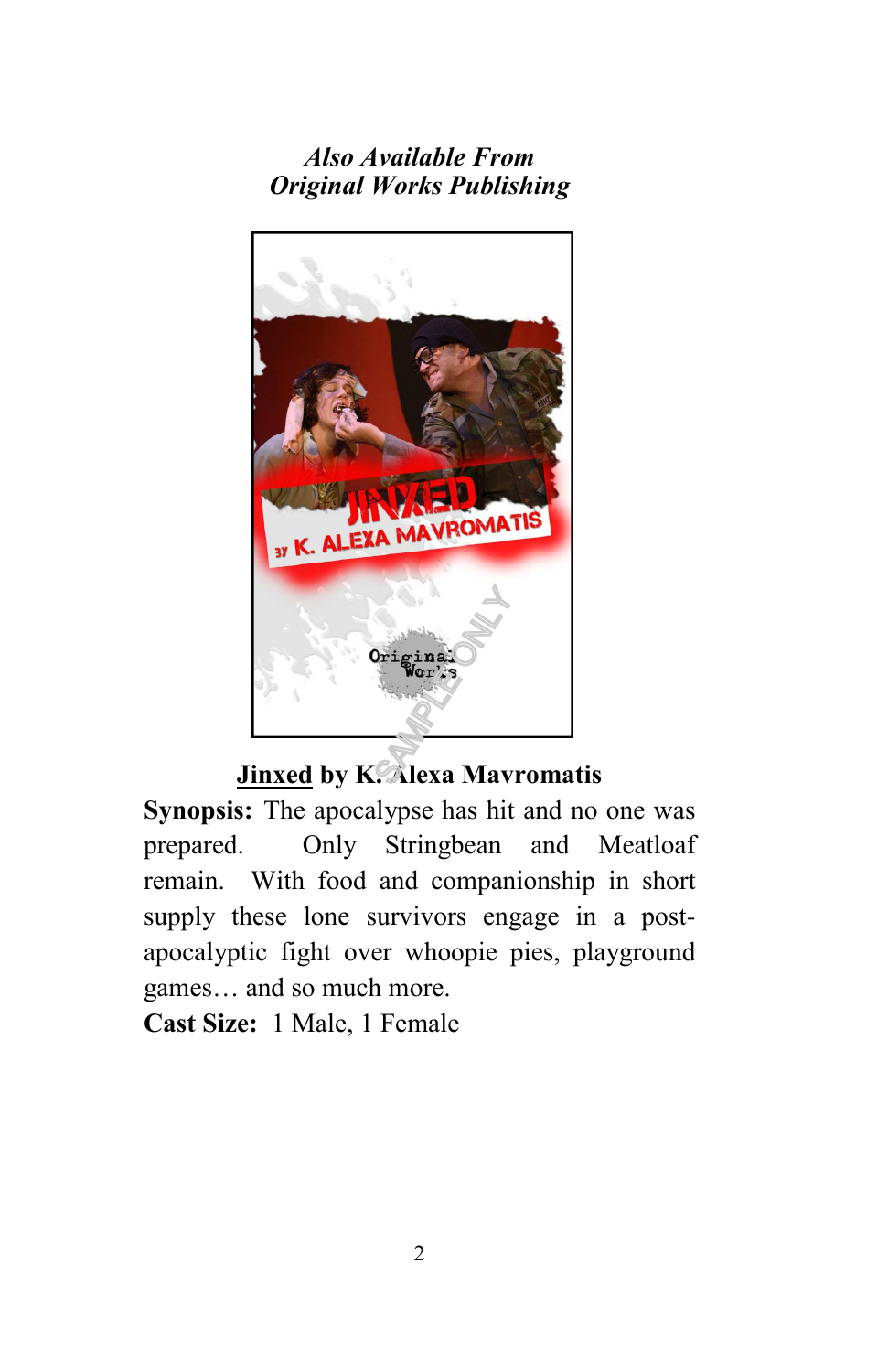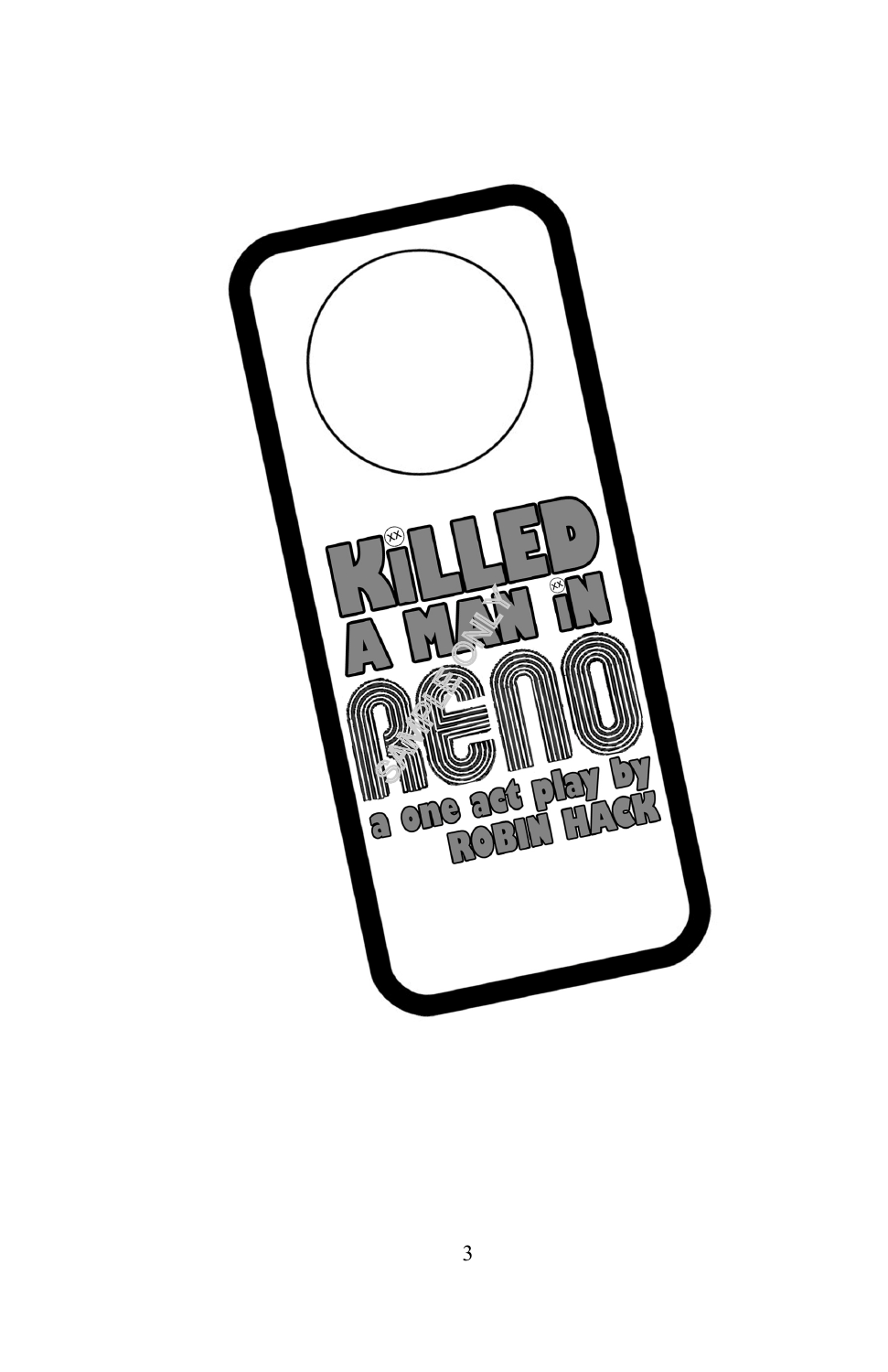*KILLED A MAN IN RENO* was originally produced in 2008 by the Play de Luna in Winter Park, Florida. It was directed by David Veitch. The cast was as follows:

KURT LAWRY- John Connon JULIE LAWRY- Cynthia Murell MILES- Kurt Thomas JULIE LAWRY- Cynthia Mureir<br>MILES- Kurt Thomas<br>DEREK- Scott Poole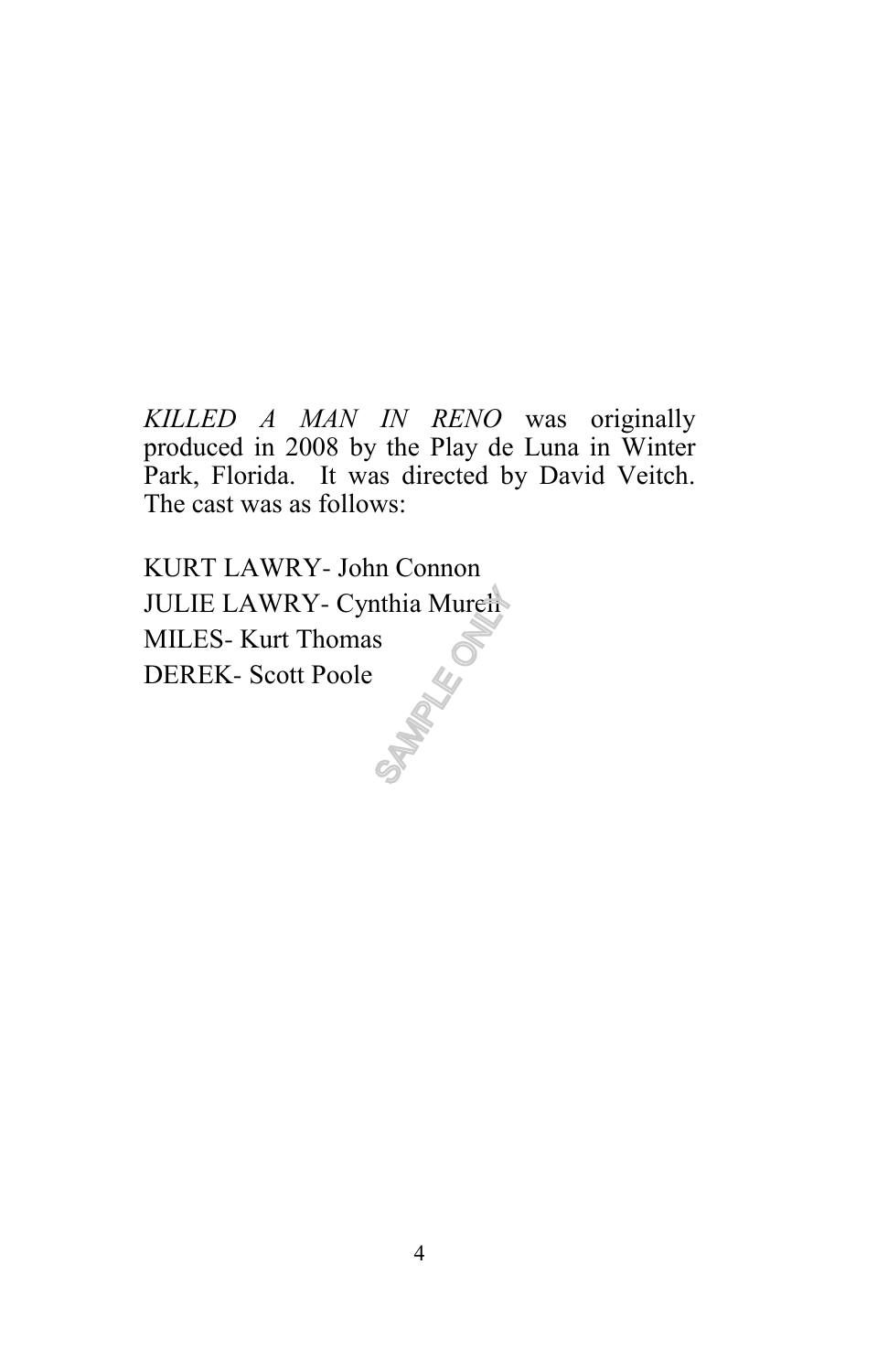## **KILLED A MAN IN RENO**

The Characters:

Kurt Lawry Julie Lawry Miles Derek Bellhop

*The Scene: A hotel suite in the city of Reno, Nevada.* 

*The Time: Not so long ago.* 

*The door is opened by Miles, the concierge, and in walk Kurt and Julie. They are followed by a Bellhop carrying their luggage. He places them on the floor and exits.* ed by Miles,<br>Julie. *They*<br>their luggag<br>ss.<br>are,

**Miles:** Here we are.

**Julie:** Oh, wow!

**Kurt:** Hey, this is pretty nice.

**Miles:** Isn't this something? This is one of our premiere suites.

**Julie:** Kurt! Honey, look at this view!

**Kurt:** That's pretty terrific. Hey, check out the mini bar!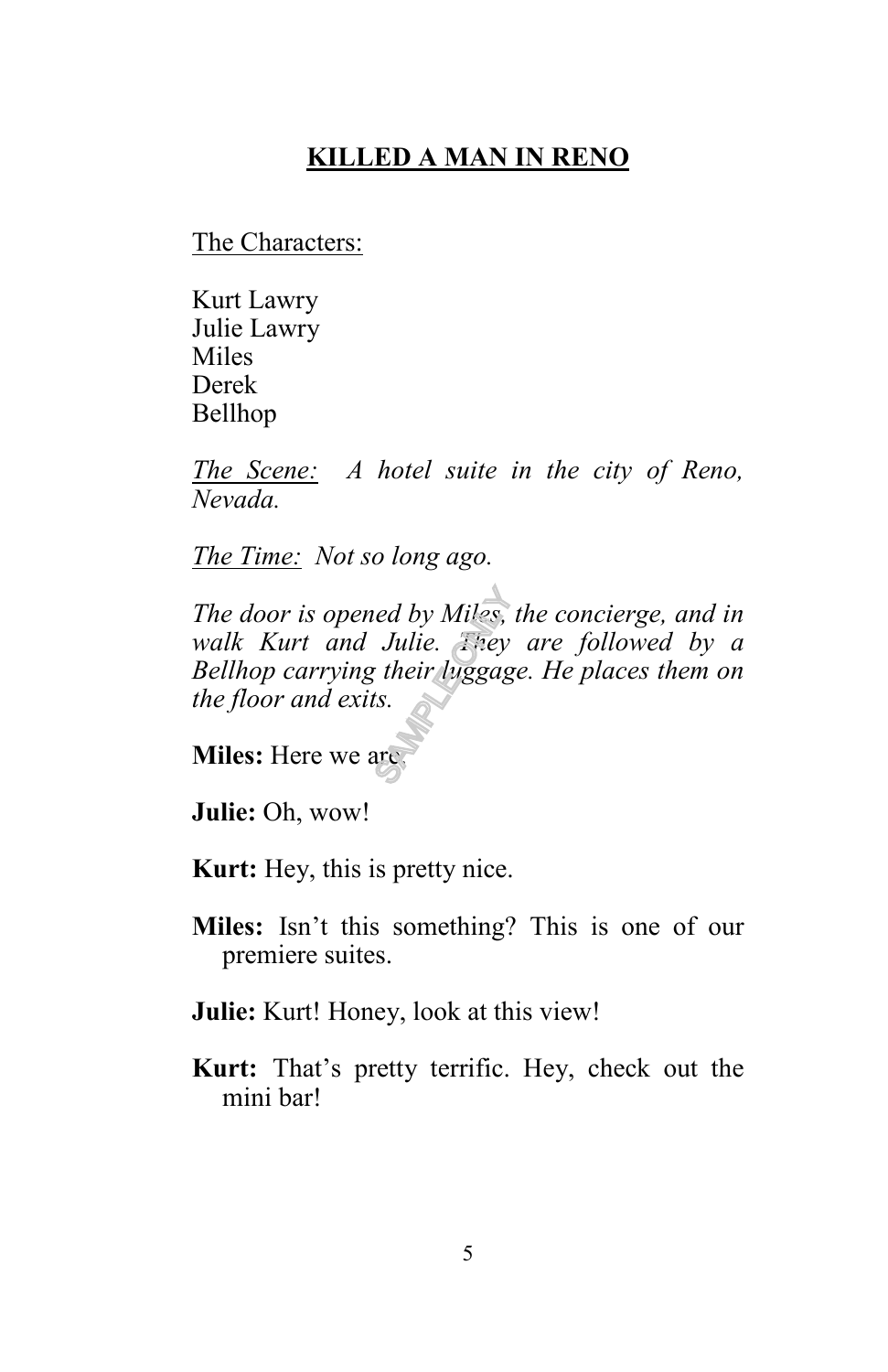**Miles:** The master bedroom and bath are right through those doors there. All of the bathrooms in our premiere suites feature a full size Jacuzzi tub and separate stand up shower. The forty inch color television can be controlled with this remote right here.

**Julie:** Look at that big TV honey!

**Miles:** If you access channel three, it will provide you with all the information you need about the hotel and all featured events.

**Kurt:** Cool. Thanks.

**Miles:** In addition, we also feature a twenty four hour concierge service, so if you need anything<br>hour concierge service, so if you need anything<br>at all just press four on your room phone and<br>ask for Miles. That's me. I'm Miles.<br>**urt:** Thanks again Miles. at all just press four on your room phone and ask for Miles. That's me. I'm Miles.

**Kurt:** Thanks again Miles.

**Julie:** Thank you.

**Miles:** You're welcome. Well, I certainly hope you enjoy your stay here at the Reno Golden Nugget, and please, call down if you would like me to reserve any gaming tables for you. Or if you would like me to make you any dinner reservations, if you want to kill a man, if you need any show tickets, anything.

**Kurt:** Wait a second. What did you just say?

**Julie:** What did he say?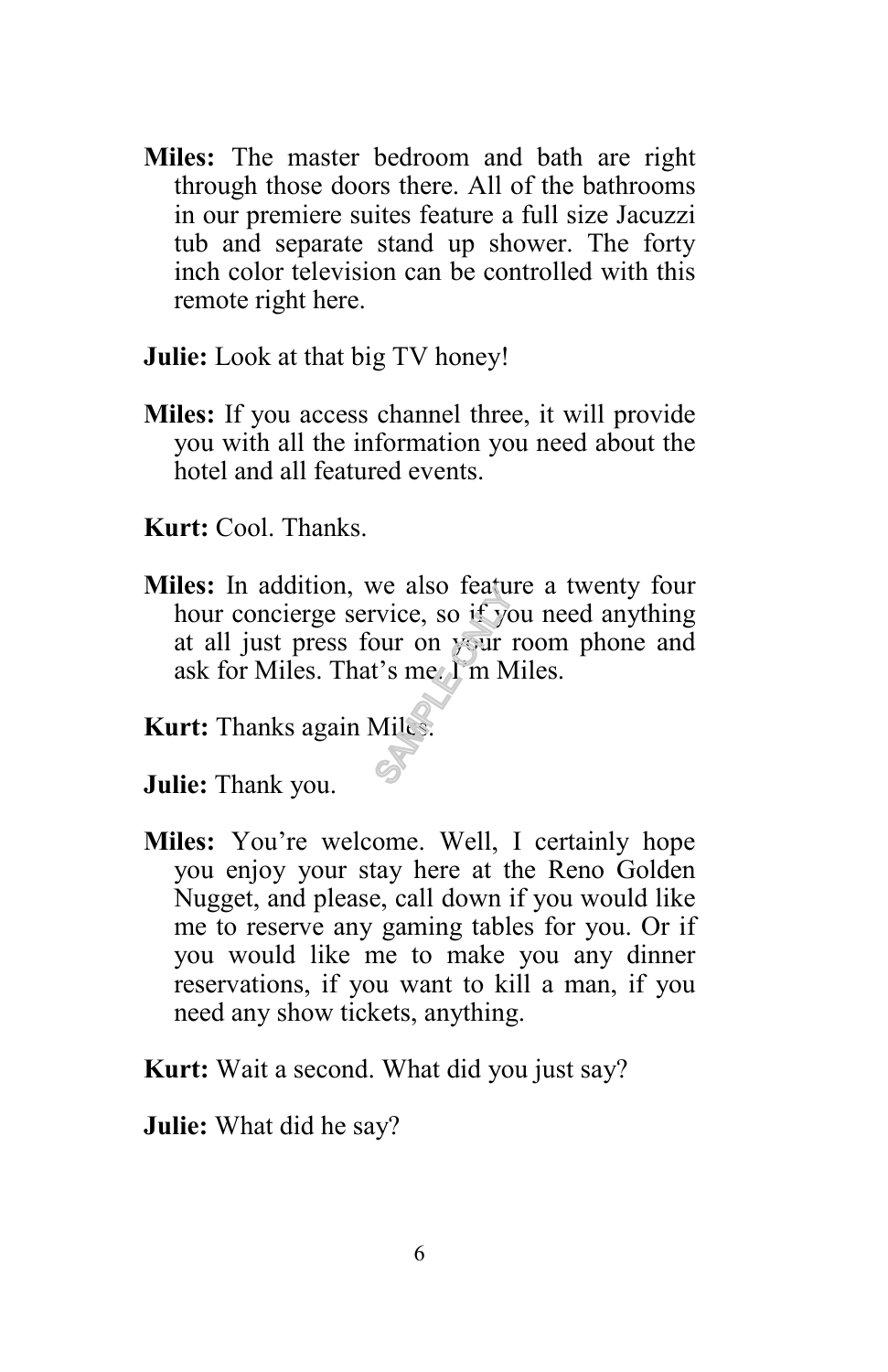- **Miles:** If you would like me to obtain any show tickets for you I would be more than happy to do so. Willie Nelson is performing in our grand stage auditorium tonight.
- **Kurt:** No, no, right before that. What was that you just said?
- **Miles:** Oh, right. If you would like to kill a man please call down and let me know.

**Julie:** Kill a man?

**Kurt:** Are you being serious?

**Miles:** Yes.

…

Kurt: Why would we want to kill a man?

**Miles:** Well, to watch him die of course.  $\frac{1}{2}$ ld we want to vatch him die

**Kurt:** Come on, you're kidding me right?

**Miles:** No sir, I'm not.

**Kurt:** So you're asking us if we want to kill a man, just to watch him die. Is that what you're saying?

**Miles:** Yes sir. That is correct.

**Kurt:** But why would we want to do that?

**Miles:** It's what Reno, Nevada is famous for Mr. Lawry. We don't have quite the glamour and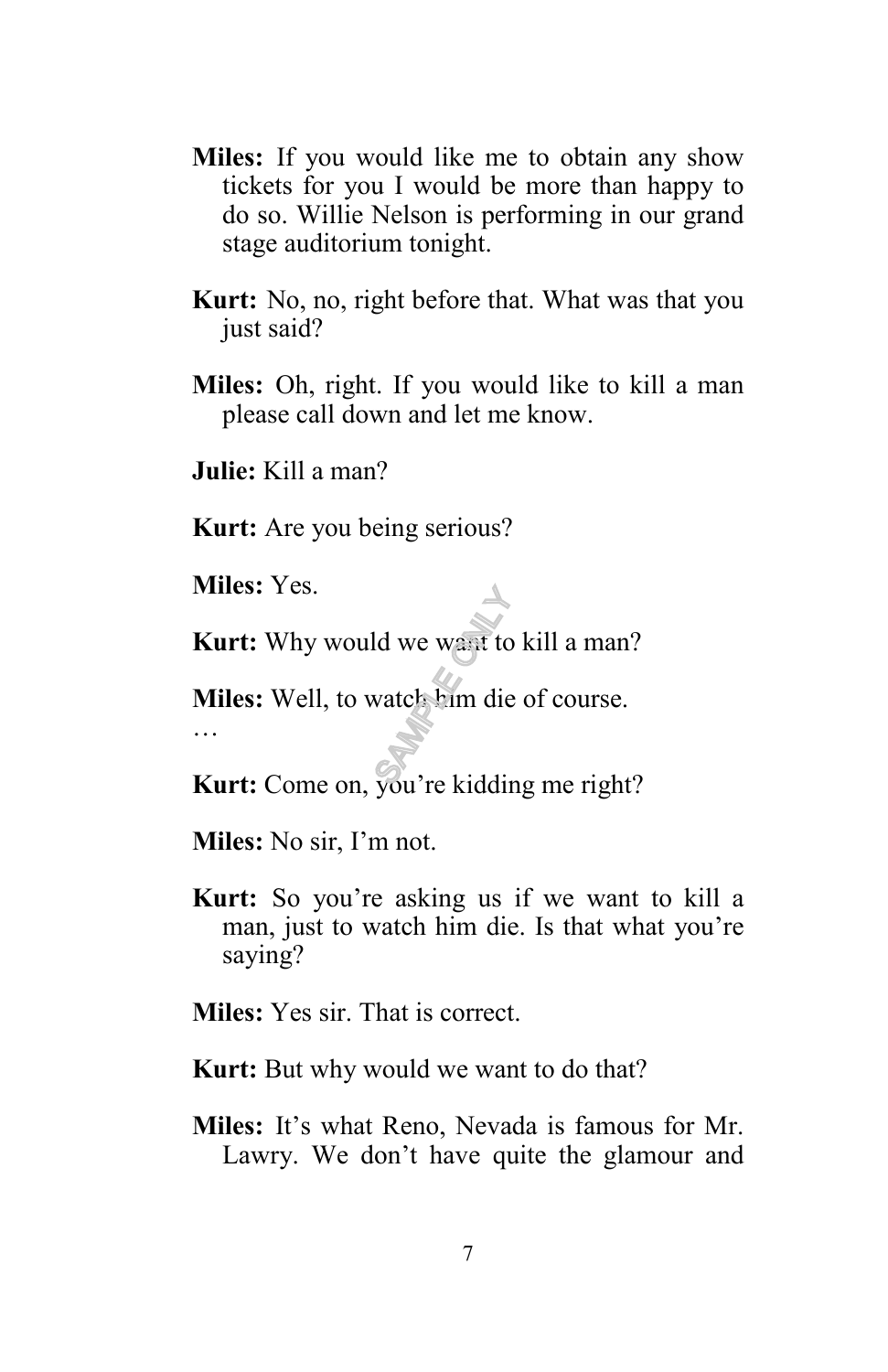glitz of Las Vegas, but we are capable of offering our own unique activities.

- **Julie:** Do a lot of people do this?
- **Miles:** Sure, all the time. I set one up just this morning for a couple here on their anniversary.
- **Kurt:** Isn't that illegal?
- **Miles:** It's not legal sir, but it's not exactly a hundred percent illegal in this particular county.
- **Kurt:** Are you telling me that it's not against the law to murder someone here?
- **Miles:** Have you ever hired an escort before? Ever<br>
smoked a little reefer? Ram a red light? Rolled<br>
through a stop sign? Those things are all illegal<br>
aren't they?<br> **Kurt:** Well, yeah, but you can't compare any of<br>
that smoked a little reefer? Ran a red light? Rolled through a stop sign? Those things are all illegal aren't they?
- **Kurt:** Well, yeah, but you can't compare any of that to actually killing a man just to watch him die can you?
- **Miles:** All I'm saying is that certain things get overlooked from time to time. That's all I'm saying.
- **Kurt:** But we're not talking about parking in a handicapped spot here or shoplifting a tube of lipstick. We're talking about killing somebody.
- **Miles:** That's fine sir. It's obviously something that's not for you. Please forget that I mentioned it.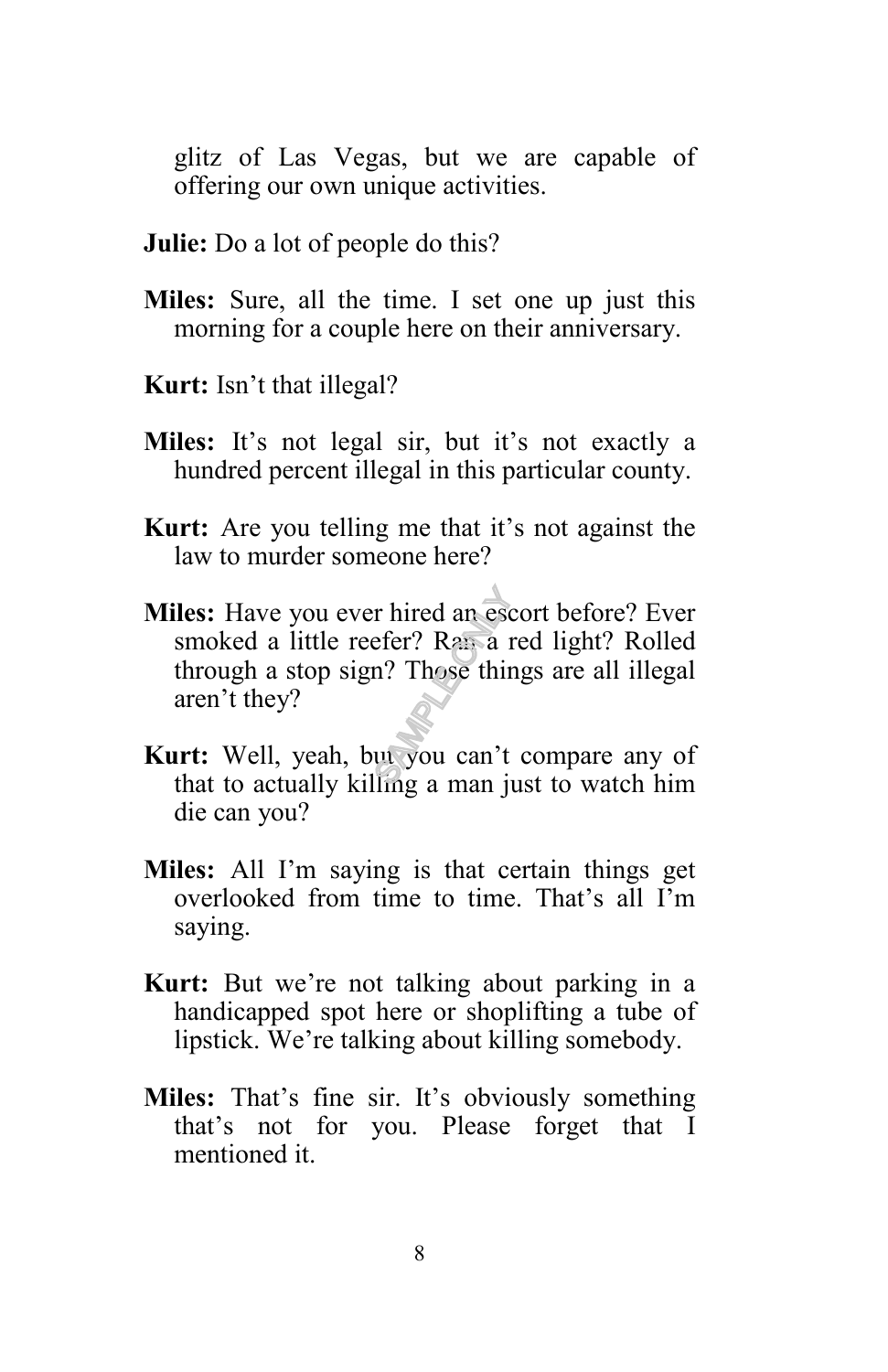**Kurt:** Yeah, let's just forget it then.

- **Julie:** I'd like to do it.
- **Kurt:** What was that honey?
- **Julie:** I want to do it. I'd like to kill a man just to watch him die.
- **Miles:** Very good Mrs. Lawry. I'll be happy to make the arrangements for you.
- **Kurt:** Hang on a second pal. Julie, what the hell are you talking about?
- **Julie:** I don't know. I've always kind of wondered what it would be like to kill a man. It seems like it'll be scary and exciting. Plus, we've never done it before. I think it will be fun. ow. I've alway<br>be like to kill<br>and excluing<br>I think it will<br>get ... I'm no
- **Kurt:** Well, forget if I'm not going to let you kill anybody.
- **Julie:** No, I mean that we would do it together.
- **Kurt:** Even worse! It's not happening!
- **Julie:** Why not?
- **Kurt:** Why not? Because it's wrong that's why!
- **Julie:** Oh, gee wiz! Look whose being all righteous all of a sudden.
- **Kurt:** I can't believe you're asking me to do this.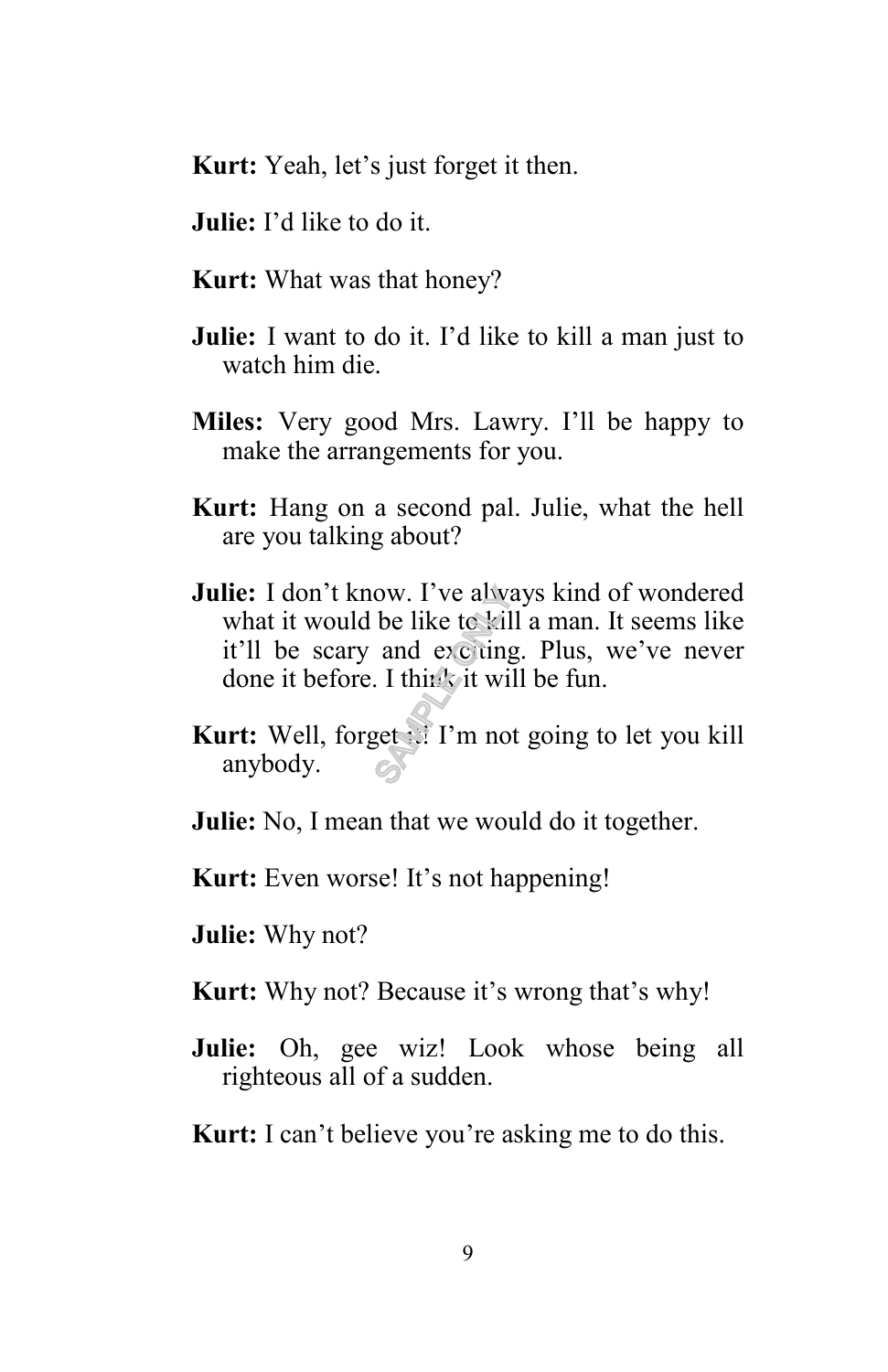**Julie:** Okay, so when you want to do something immoral with me everything is fine, but when I want to do something immoral with you, Kurt suddenly takes the high road.

**Kurt:** What are you even talking about?

**Julie:** You know what I'm talking about.

**Kurt:** No, I don't.

**Julie:** Um, the threesome we had on your birthday?

**Kurt:** Oh, that.

**Julie:** Yes, that!

**Kurt:** Miles, could you excuse us for just a moment? **SAMPLE OF** 

**Miles:** Certainly sir.

*Kurt drags a pouting Julie over to the other side of the room.*

- **Kurt:** How can you even compare a private, intimate experience shared between two or three people, with killing a man? One thing has absolutely nothing to do with the other.
- **Julie:** Oh, the hell it doesn't! I didn't want to do it, and you were like "but honey, it's my fantasy." And I said that it made me feel uncomfortable and you were all like "but honey, it's something that I've always wanted to do with you, and it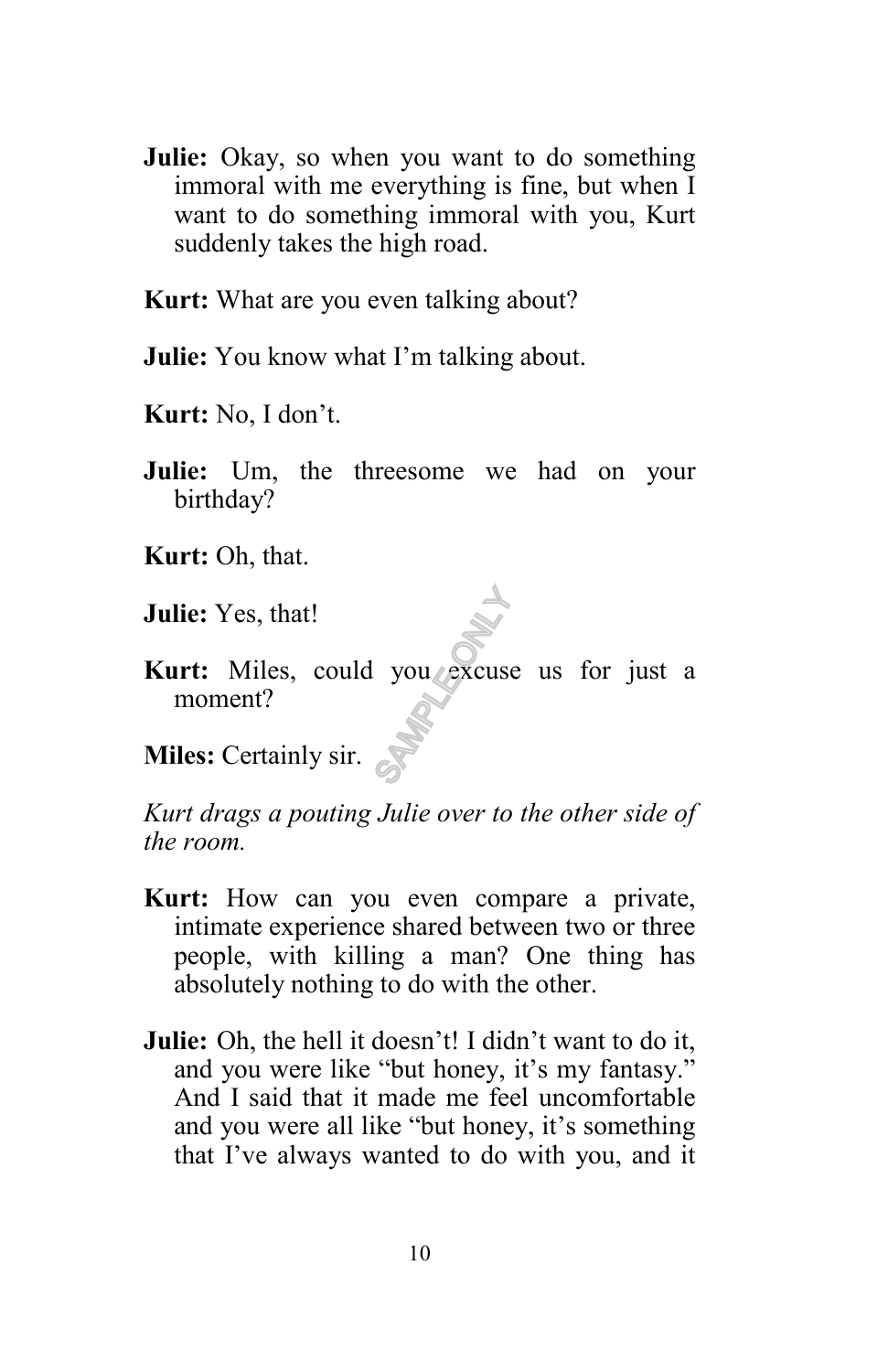will spice up our marriage and keep things fresh and blah blah blah." So I did it. Because I'm the idiot that loves you, I had sex with you and that slut you met at the health club. For you.

- **Kurt:** Look honey, we just got here. Why don't we unpack first, maybe have a couple of drinks from the mini bar, get something to eat and we can talk about maybe killing a guy later.
- **Julie:** Never mind. Just forget it.
- **Kurt:** Come on. Don't be like that.
- **Julie:** No, it's fine. You are obviously uncomfortable with the idea and I don't want meoniotable with the idea and 1 don't want<br>you to do anything you don't want to do. So<br>we'll unpack, and have a couple drinks, and I'll<br>go to the spa, and you'll go play blackjack and<br>we'll do what we always do, okay? Real we'll unpack, and have a couple drinks, and I'll go to the spa, and you'll go play blackjack and we'll do what we always do, okay? Really, I'm fine.
- **Kurt:** You don't sound like you're fine.
- **Julie:** Okay, now you're making a big thing about it.
- **Kurt:** I just want to want to have a good time this weekend. Can we just do that please?
- **Julie:** Why does it always have to be about your good time?
- **Kurt:** That's not true. I always want to include you.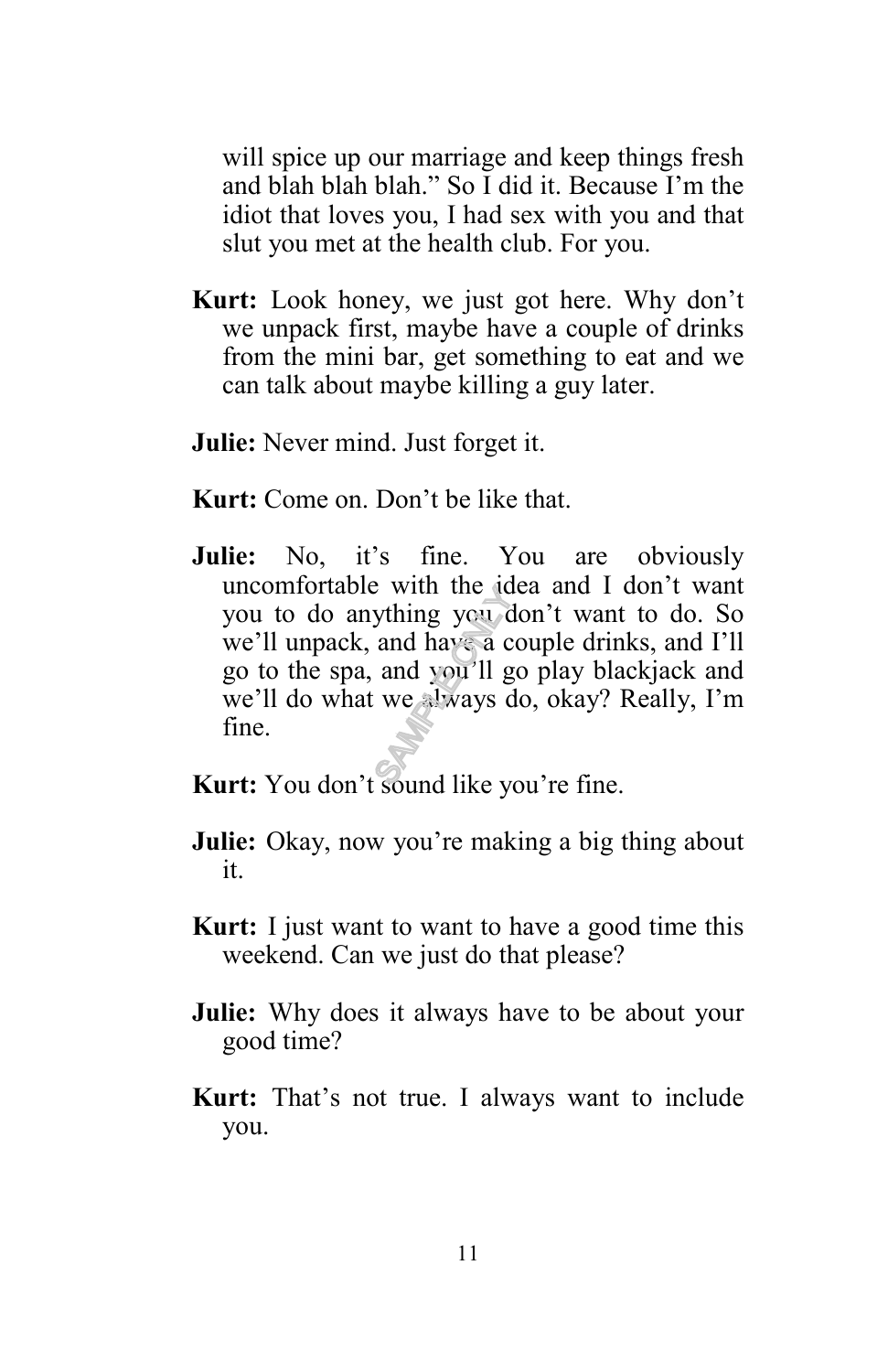**Julie:** Then how come you never listen to me?

- Kurt: I listen! I just don't understand why you want to kill a man, that's all.
- **Julie:** That doesn't even matter! What matters is that we always do what you want to do. Why do you always have veto power over me? Can we just…… Look, the weekend is already off to a weird start. Can we just go back home and forget about it?
- **Kurt:** You're being ridiculous. We'll do it.
- **Julie:** I told you to forget about it.
- **Kurt:** Nope. We're going to do it. Excuse me, Miles?<br> **Julie:** Kurt, stop it.<br> **Miles:** Yes sir? Miles?
- **Julie:** Kurt, stop it.
- **Miles:** Yes sir?
- **Kurt:** I think we're going to go ahead and kill a man just to watch him die please.
- **Miles:** Very well sir, that's something that I can take care of for you.
- **Julie:** Find out how much it is first.
- **Kurt:** Uh, sure. How much will this cost us Miles?
- **Miles:** Two thousand dollars an hour sir.
- **Kurt:** Wow. That's a bit more than I expected to spend this soon after we got here.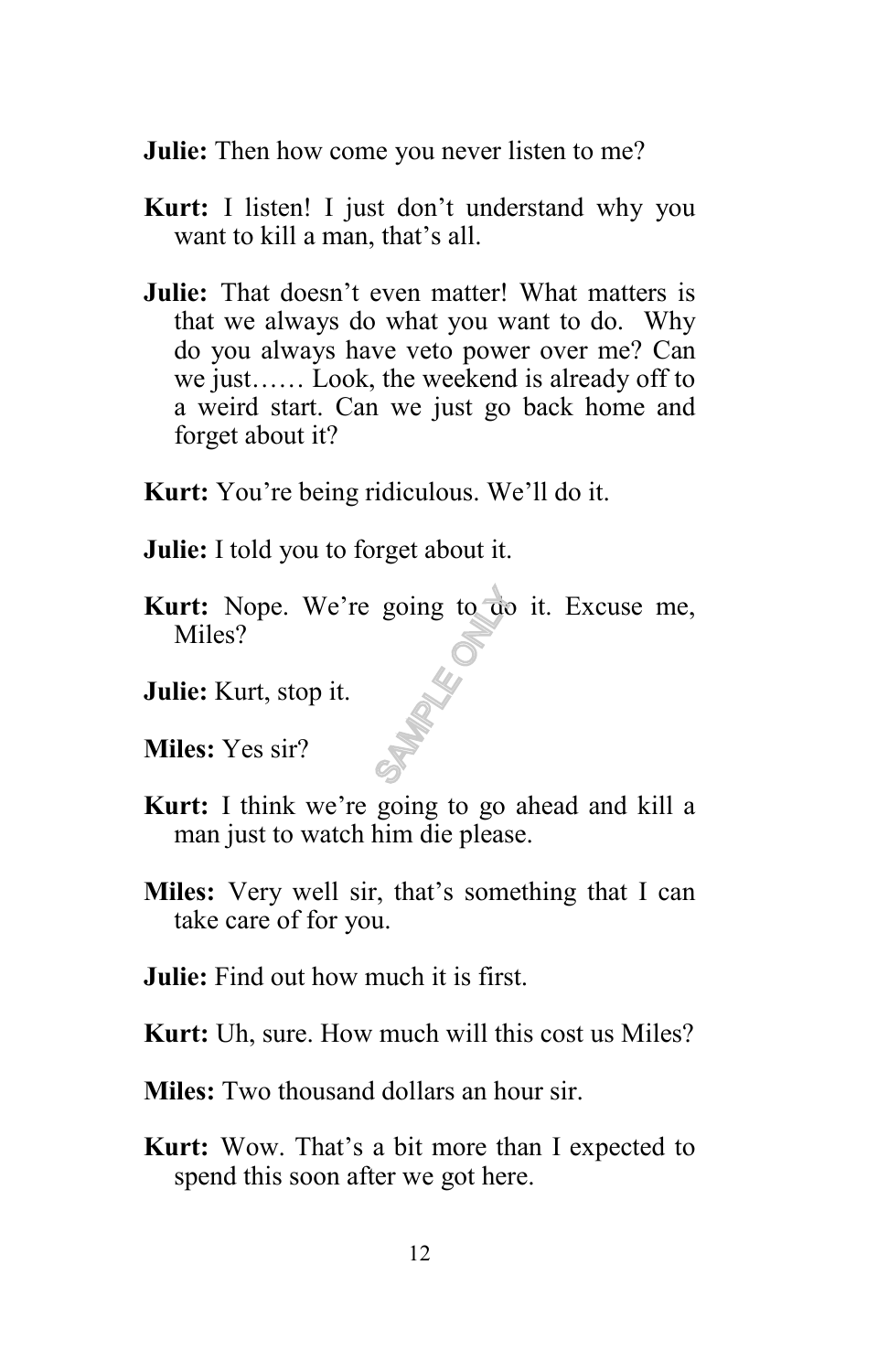- **Miles:** I'm afraid that the price is non negotiable Mr. Lawry, but you wouldn't be responsible for any of the cleanup.
- Julie: That's a pretty good deal honey. It would cost at least ten grand to hire a professional hit man to rub somebody out.
- **Kurt:** I'm not even going to ask how you could possibly know that. Look, all I have here is fifteen hundred in cash. Who do we give the money to? Do we give it to you or the man we kill?

**Miles:** You would give the money to me sir.

**Kurt:** Right. That makes sense.

**Miles:** And the price is still two thousand dollars.

**Julie:** Will you take a traveler's check? at makes sens<br>strice is still tv<br>ake a traveler

**Miles:** Of course.

**Julie:** Great! Who should I make it out to?

**Miles:** Just leave it blank. We have a stamp.

*Julie takes the traveler's checks out of her purse, signs them and passes them to Miles. Kurt reluctantly hands over the cash.*

**Julie:** Here you go.

**Miles:** Thank you. I'll send a man up to your room right away.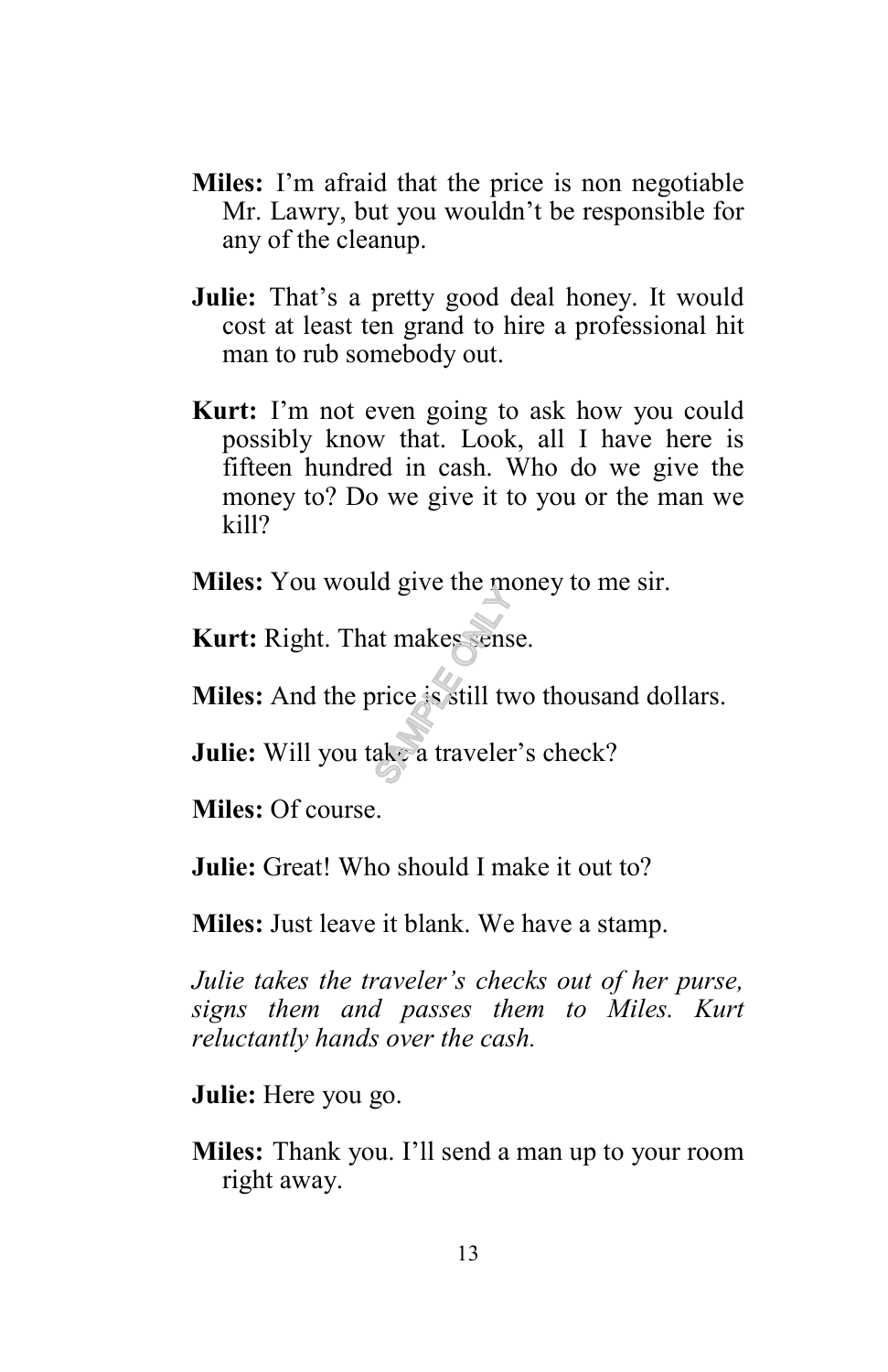**Kurt:** You're going to send him up now?

- **Miles:** Is that a problem sir? I could send him up later tonight if you want.
- **Julie:** No, no. Right now is fine.
- **Miles:** Alrighty then, the man should be up shortly. Just give me a call when you're done and once again we hope you enjoy your stay with us.

*He exits.*

**Julie:** Okay! Here we go. This should be fun. You're still okay with this right?

**Kurt:** Yeah. Yeah, I'm okay.

**Julie:** Great! We're all good to go then. Do you want me to make you a drink? m okay<br>all good to good to good final<br>solume of the same of the same of the same of the same of the same of the same of the same of the same of the<br>same of the same of the same of the same of the same of the same of the sa

**Kurt:** Scotch please.

**Julie:** Coming right up.

*She pours them each a glass.*

**Julie:** To new experiences. Cheers.

*Kurt swallows his in one gulp.*

**Julie:** Would you like another?

**Kurt:** Yes please.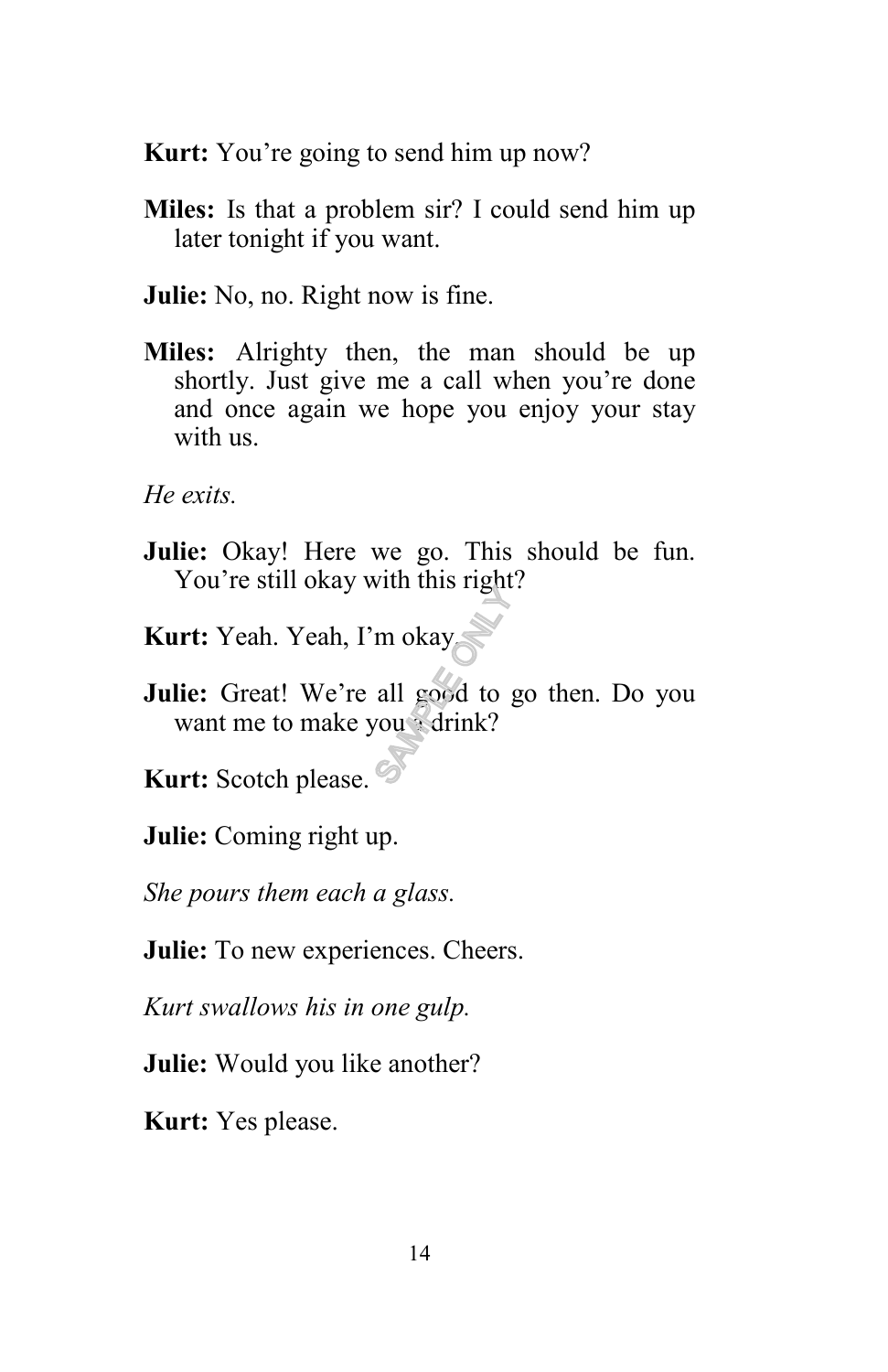- **Julie:** You know, I think we're going to like it here in Reno. I know that we usually go to Vegas, but it seems like our money goes a bit further here and they really seem to appreciate our business more. Have you noticed that?
- **Kurt:** Kind of, yeah.
- **Julie:** I mean, look at this suite! The same room in Vegas would cost almost twice as much, right?
- **Kurt:** It would cost a little more, yes.
- **Julie:** It definitely would. Coming here was a good idea. Wait a second; you're acting a little weird. Is there something wrong?  $\sum_{n=1}^{\infty}$
- **Kurt:** No.
- **Julie:** Are you sure?

*Kurt nods.*

**Julie:** Okay then. I've got to go tinkle. I'll be right back. Love you!

*She gives him a quick kiss and scampers off to the bathroom. Kurt quickly swallows the rest of his drink and pours himself another. He then starts to wander around the room, anxiously fiddling with stuff. He picks up the TV remote and is about to turn it on when there is a knock at the door. Kurt cautiously opens it to reveal a man holding a duffel bag.*

**Derek:** Hey there man. How are you doing today? I'm Derek. Miles sent me up here. I'm the guy.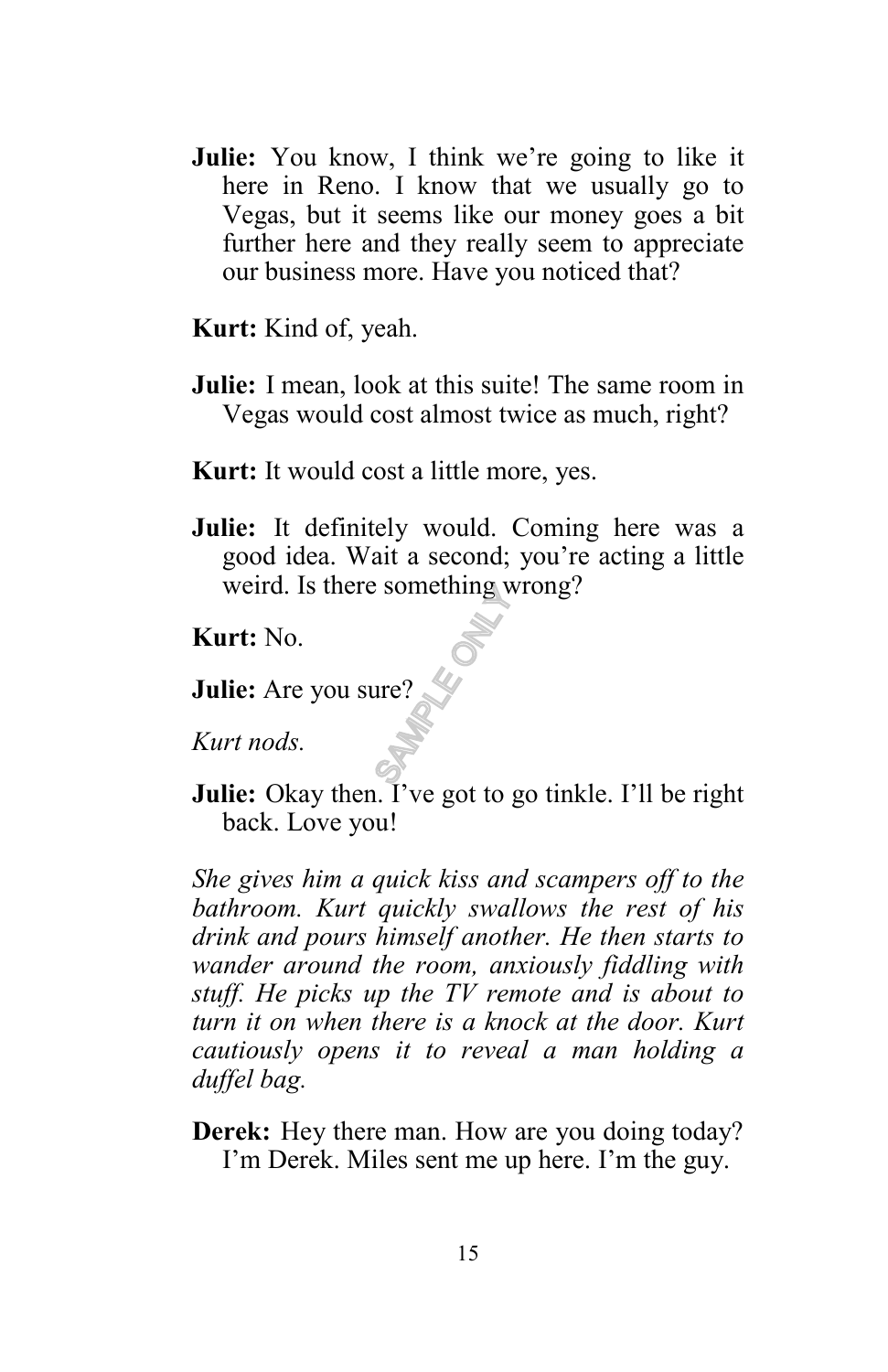- **Kurt:** Are you kidding me? It's only been a few minutes.
- **Derek:** I had a last second cancellation on the floor below us. May I come in please?

**Kurt:** Uh, sure.

*Kurt lets him in. They stare at each other awkwardly for a moment.*

**Derek:** So, is this your first time?

**Kurt:** What? What do you mean?

**Derek:** Uh, you know, your first time doing this?

**Kurt:** Oh, well, this is my wife's thing actually. She's in the bathroom. IS my wife's

**Derek:** Oh.

…

**Kurt:** She's peeing.

**Derek:** Gotcha.

**Kurt:** So, have you been doing this awhile?

**Derek:** No. Not long at all, no.

- **Kurt:** How did you get involved in all this if you don't mind me asking?
- **Derek:** Well, I moved here a couple of years ago to work as a performer in a fifties rock and roll revue, which eventually closed. Then I kind of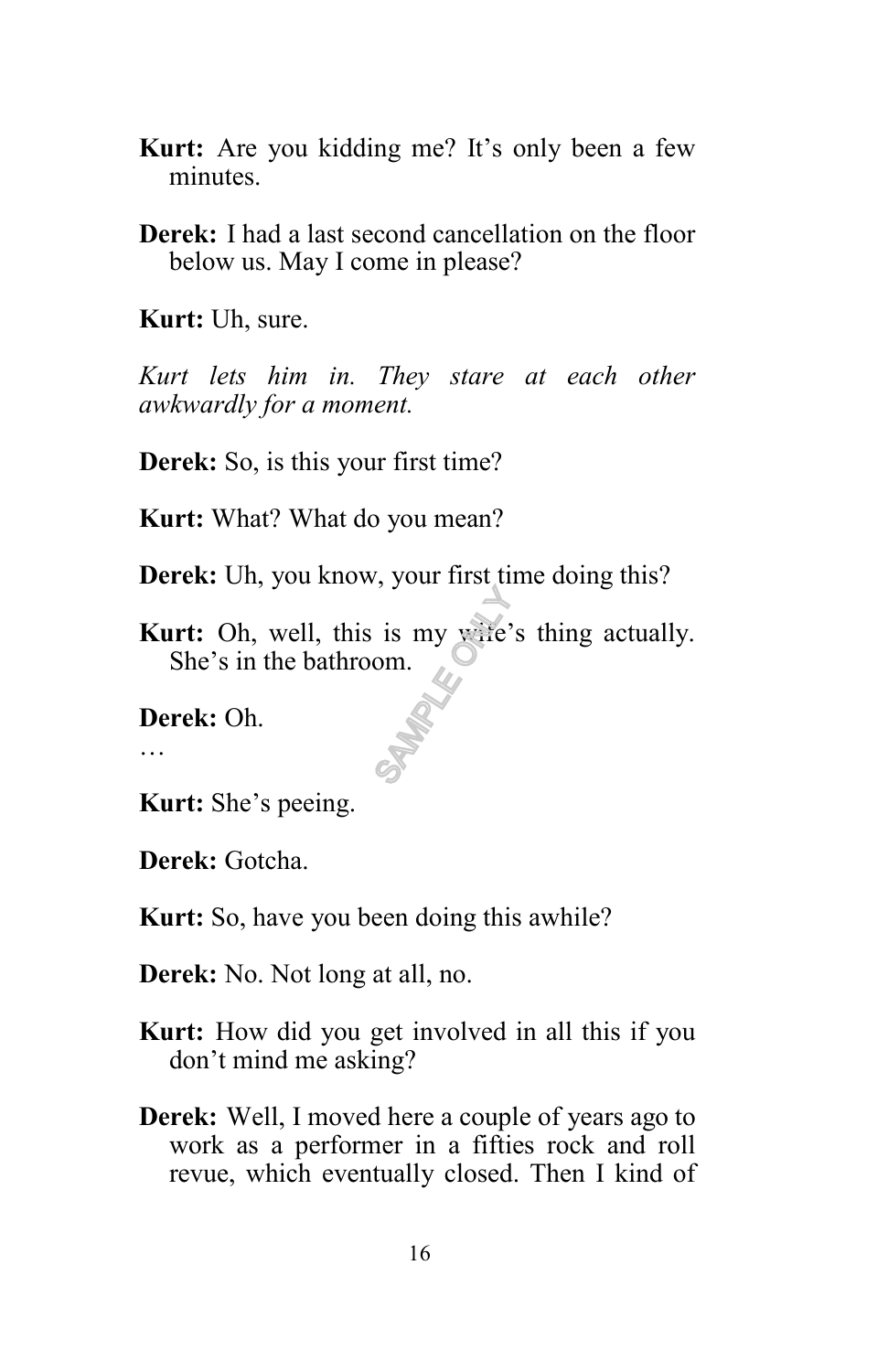did some odd jobs for a bit. I was a blackjack dealer for a little while. I did some banquet work, that sort of thing. Then I had some personal stuff happen, and the opportunity to do this came up, so I took it. That's about it really.

- **Kurt:** Got to pay the bills, right?
- **Derek:** Sure do. Listen; is there any particular place you want to do this? The bedroom or the living room or what?
- **Kurt:** What do you suggest?
- **Derek:** Whatever man. Right here in the living room is probably the easiest.
- **Kurt:** Uh, okay. Should we move the furniture out of the way or anything?
- **Derek:** That's fine. I mean, if you think you're going to need the extra space. Should we n<br>anything?<br>ine. I mean,<br>the extra spa
- **Kurt:** Yeah, why don't we do that. I wouldn't want to damage or stain anything that I would get charged for, you know what I mean? Should we put some newspaper down or something?
- **Derek:** I brought a plastic sheet.
- **Kurt:** Oh good. Here; grab the other end of this would you.

*They move the furniture out of the way and Derek pulls a large plastic sheet out of his duffle bag that they both unfold and spread out in the middle of*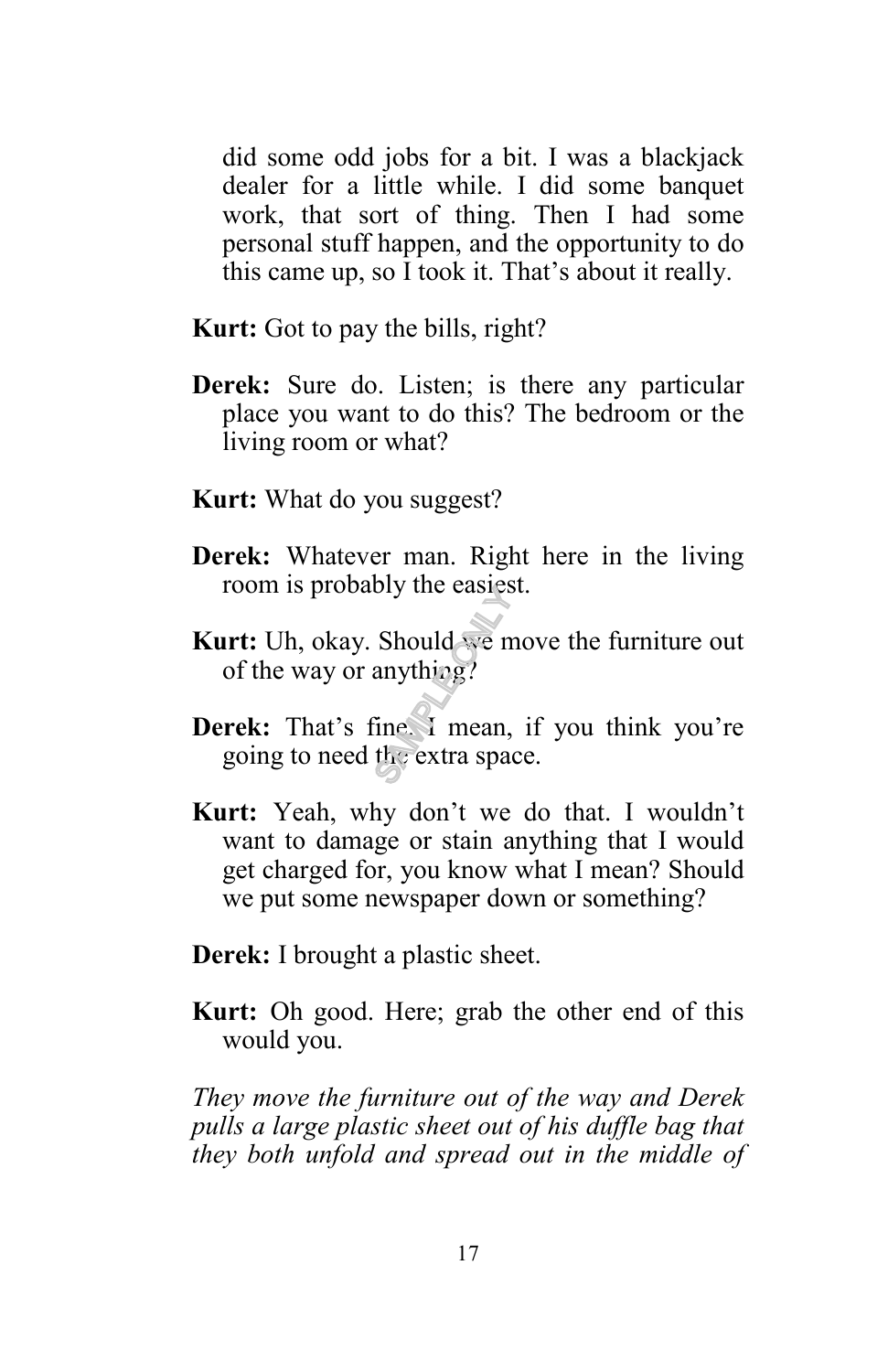*the floor. In the meantime, Julie emerges from the bathroom, now wearing a robe.*

- **Julie:** Oh hey! Is this the guy?
- **Kurt:** Yeah, this is Derek. Where did that robe come from?
- **Julie:** It's complimentary. I didn't want to mess up my clothes. Hi Derek! I'm Julie.
- **Derek:** Hi there Julie. It's very nice to meet you.
- **Julie:** It's nice to meet you too Derek.
- **Derek:** Wow. I mean, I was a little nervous there for a second. You never know who you're going to get on these things, but you are really beautiful.  $\frac{1}{1}$  was a fit<br>but never kness, b<br>ese things, b<br> $\frac{1}{1}$ <br> $\frac{1}{1}$ <br> $\frac{1}{1}$ <br> $\frac{1}{1}$ <br> $\frac{1}{1}$ <br> $\frac{1}{1}$ <br> $\frac{1}{1}$ <br> $\frac{1}{1}$ <br> $\frac{1}{1}$ <br> $\frac{1}{1}$ <br> $\frac{1}{1}$ <br> $\frac{1}{1}$ <br> $\frac{1}{1}$ <br> $\frac{1}{1}$ <br> $\frac{1}{1}$ <br> $\frac{1}{1}$ <br> $\frac{1}{1}$
- **Julie:** Well thank you Derek.
- **Kurt:** What do you mean by that?
- **Derek:** Nothing. I just mean she's a very attractive woman, that's all.
- **Julie:** He doesn't mean anything by it Kurt.
- **Derek:** Yeah, I'm just saying that you're a very lucky guy, that's all.
- **Julie:** Don't get all uptight about this Kurt.
- **Derek:** I'm not here to cause any problems or anything.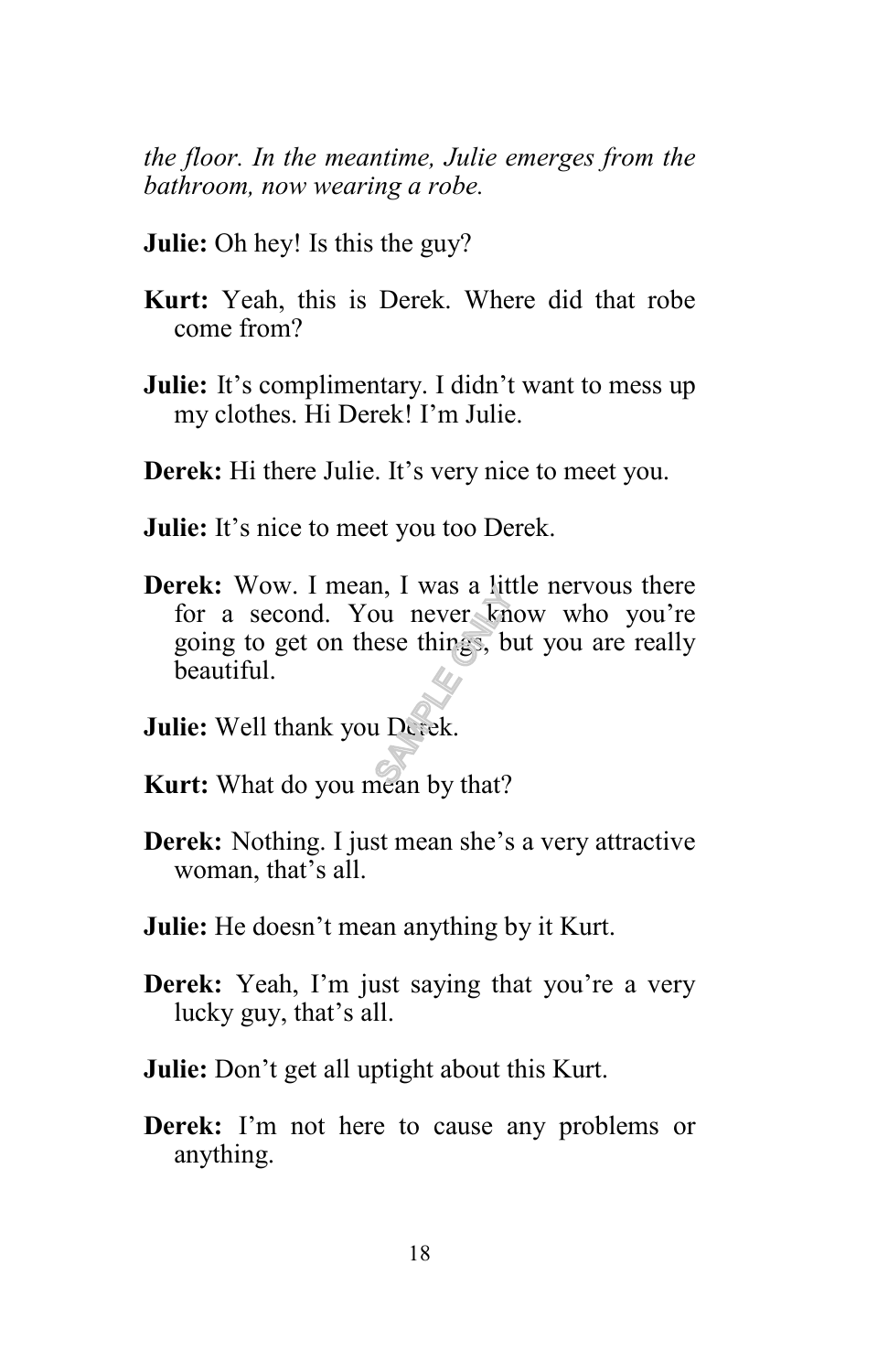- **Julie:** Oh no, it's fine. Everything's fine, right Kurt?
- **Kurt:** Yes! It's fine, okay!
- **Julie:** Well, there you go. Everything's fine. So, are we going to do this out here then? We already got the room ready I see.
- **Derek:** Yes we did. Is there any particular place you want me?
- **Julie:** Just stand in the middle if you would. Kurt, go stand next to him, I want to get a picture.
- **Kurt:** Are you kidding me?
- **Julie:** *(pulls a camera out of her purse)* No, I want to get a before and after picture of you guys. nding me?<br>
umera out of<br>
e and after pic<br>
is tregal. Wh<br>
is tregal. Wh<br>
is of it?
- **Kurt:** Julie, this is **i** legal. Why would you want to have photographs of it?
- **Julie:** What's the big deal? I just want some pictures of our trip to show Linda and Allen when we get home.
- **Kurt:** Again, why would you want to have photographic evidence of a crime to show Linda and Allen?
- **Julie:** They just showed us all of those pictures of them in the Bahamas.
- **Kurt:** But that was just of them holding giant drinks and Allen parasailing and Linda with